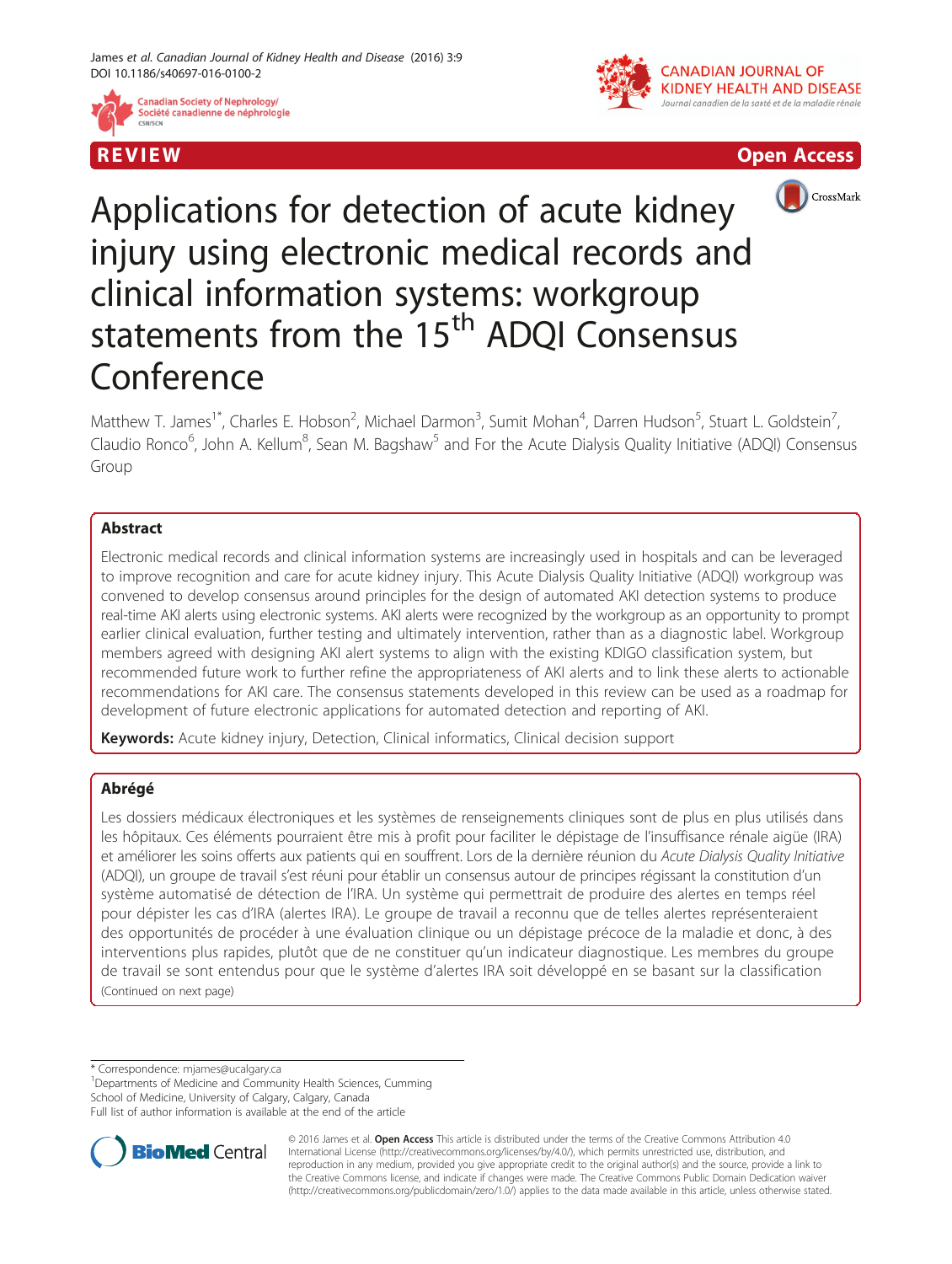## <span id="page-1-0"></span>(Continued from previous page)

établie par le KIDGO. Ils ont toutefois recommandé que des travaux ultérieurs soient effectués pour raffiner les alertes et pour que celles-ci soient suivies de recommandations applicables et assorties d'un plan concret de soins à offrir aux patients. Les déclarations consensuelles présentées dans ce compte-rendu pourraient constituer le plan de développement pour la mise au point d'applications électroniques permettant la détection et le signalement de cas d'IRA de façon automatisée.

## Background

Acute kidney injury (AKI) is a common complication in patients hospitalized for a range of medical conditions and surgical procedures. AKI usually occurs in susceptible patients following episodes of low blood pressure, volume depletion, sepsis, use of diagnostic imaging contrast media, and/or nephrotoxic drug exposure [[1, 2](#page-7-0)]. The incidence of AKI has increased more than 4-fold over the last two decades and AKI is expected to continue to rise in frequency due to the growing prevalence of risk factors, accompanied by the expanding use of medications, diagnostic imaging, and surgical interventions that can lead to AKI [\[3](#page-7-0)–[5](#page-7-0)]. AKI is usually accompanied by few specific symptoms or signs, which can delay recognition, but its progression can be avoided or reversed with early recognition [[1, 4\]](#page-7-0).

In 2012, Kidney Disease Improving Global Outcomes (KDIGO) published clinical practice guidelines for AKI prevention, identification, and treatment [\[6\]](#page-7-0). These guidelines include specific recommendations for; 1) identification of patients who are susceptible to AKI, 2) use of validated laboratory and urine output criteria for AKI identification and staging (Table 1), and [2\)](#page-2-0) stage-based management approaches for AKI. However, implementing these recommendations in clinical practice remains challenging. Patients who develop AKI are cared for by diverse providers from several different medical and surgical disciplines, many of whom may not be aware of guideline recommendations [\[7](#page-7-0), [8\]](#page-7-0). Lack of recognition of AKI by care providers leads to delayed intervention and has been identified as a barrier to optimal care [[7](#page-7-0)].

Systems to enhance recognition of AKI are promising strategies to improve the quality of care for AKI [[9, 10](#page-7-0)].

Table 1 The KDIGO staging system for AKI

| AKI<br>Stage  | Serum creatinine criteria             | Urine output criteria                                                                     |
|---------------|---------------------------------------|-------------------------------------------------------------------------------------------|
|               | $increase > 26.4 \mu mol/L$           | <0.5 mL $\cdot$ Kg <sup>-1</sup> $\cdot$ h <sup>-1</sup> for 6 to 12 h                    |
|               | or 15-19 times baseline               |                                                                                           |
| $\mathcal{L}$ | Increase 2.0 -2.9 times<br>baseline   | <0.5 mL $\cdot$ Kg <sup>-1</sup> $\cdot$ h <sup>-1</sup> for more than<br>12 <sub>h</sub> |
| 3             | Increase creatinine<br>$>$ 354 µmol/L | <0.3 mL $\cdot$ Kg <sup>-1</sup> $\cdot$ h <sup>-1</sup> for 24 h                         |
|               | or 3 times baseline                   | or anuria for 12 h                                                                        |
|               | or initiation of RRT                  |                                                                                           |

Electronic medical records (EMRs) and clinical information systems (CIS) are becoming increasingly common in hospitals and can be leveraged to detect changes in serum creatinine or urine output according to current definitions for AKI. Such systems have the potential to increase AKI recognition, reduce the time to therapeutic interventions in order to prevent progression of AKI, and improve outcomes. Although there have been recent publications describing the implementation and evaluation of automated AKI alert systems, there has been no consensus on how such systems should be designed or implemented using EMRs and CISs, or whether refinements to the KDIGO AKI identification and staging system are required.

## Review

Our group recognized the need to develop principles for the design of automated AKI detection systems to produce real-time alerts using EMRs and CISs. We focused on how the current consensus criteria for AKI identification should be applied to this task, examined what refinements to the consensus criteria should be considered, and how AKI detection from such systems should be relayed to care providers. Our recommendations were framed by the notion that automated AKI alerts should be designed to enable early detection of AKI and provide opportunities to link AKI detection to clinical decision support tools for management, in order to mitigate avoidable propagation of AKI and associated harms.

## ADQI process

We followed the ADQI process, as previously described [[11](#page-7-0)]. The  $15<sup>th</sup>$  ADQI Consensus Conference Chairs assembled a diverse panel representing relevant disciplines (nephrology, critical care, pediatrics, pharmacy, epidemiology, health services research, biostatistics, bioinformatics and data analytics) from five countries in North America and Europe around the theme of "Acute Kidney Injury in the Era of Big Data" for a 2-day consensus conference in Banff, Canada on September 6–8, 2015. From this group, our work group was tasked with examining the application of EMRs and CISs for alerts for detection of AKI. Our pre-conference activities involved a systematic search of the literature for evidence on automated AKI alerts and a critical evaluation of the relevant literature. A pre-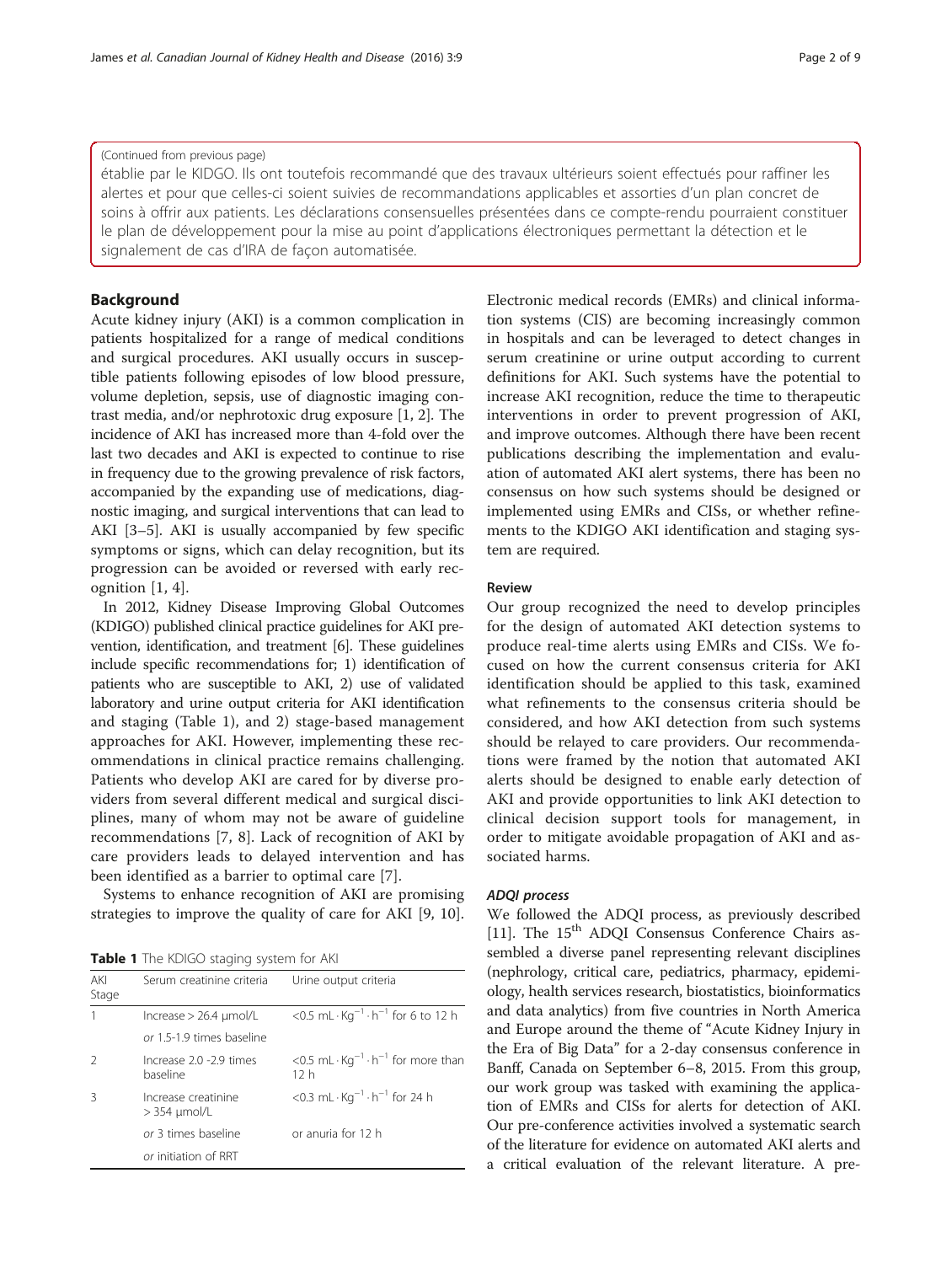<span id="page-2-0"></span>

| Table 2 Features that may influence the performance of |
|--------------------------------------------------------|
| automated AKI alerts based on the KDIGO AKI criteria   |

| KDIGO AKI<br>criteria | Feature                                                                                                                           |
|-----------------------|-----------------------------------------------------------------------------------------------------------------------------------|
| Serum                 | Calibration of measure according to IDMS standard                                                                                 |
| creatinine            | Optimal measurement using enzymatic assay [15]                                                                                    |
|                       | Comparison across laboratories or measurement<br>techniques [16]                                                                  |
|                       | Relevancy of e-alert systems using estimated baseline<br>creatinine                                                               |
|                       | If previous creatinine available, chosen definition of<br>baseline creatinine                                                     |
|                       | Management of outliers measures                                                                                                   |
|                       | Significance of small changes in serum creatinine in<br>patients with low weight/body surface or with<br>pre-existing CKD         |
|                       | Performance of e-alert system in unselected population<br>of patients.                                                            |
|                       | Management of multiple alert in a same patient                                                                                    |
|                       | Influence of fluid balance/dilution [17].                                                                                         |
| Urine output          | Difference in measurement according to setting<br>(ICU vs. Ward, Specificity of paediatric units, rate of<br>Foley catheter use). |
|                       | Management of missing data                                                                                                        |
|                       | Errors in reading [8]                                                                                                             |
|                       | Errors related to manual entry of urinary output                                                                                  |
|                       | Differences related to measurement (hourly vs. by<br>shift vs. daily)                                                             |
|                       | Recognition of the lack of specificity of oliguria [18-20]                                                                        |
|                       | Cross-tabulation between serum creatinine and UO                                                                                  |

conference teleconference involving work group members was used to identify both the current state of AKI alerts and limitations in the current literature and clinical practices. The key questions for the work group were formulated from this discussion. During the conference our work group developed consensus positions, and plenary sessions involving all ADQI participants were used to present, debate, and refine these positions. Following the conference this final report was produced, revised, and approved by all members of the work group. The broad objective of ADQI is to provide expert-based statements and interpretation of current knowledge for use by clinicians according to professional judgment and identify evidence care gaps to establish research priorities.

## Key questions

We identified 4 key questions, which were used to develop consensus statements:

1. What features of the current AKI consensus definitions should be applied to automated AKI alerts?

- 2. What relevant inputs could be used to refine automated AKI detection tools?
- 3. What are the key outputs from automated AKI detection systems which will be used to improve clinical responses and interventions?
- 4. What are the most important limitations and knowledge gaps regarding automated AKI detection that should be addressed through further research?

## Overview of existing literature on automated AKI alert systems

A summary of publications reporting design, implementation, or evaluation of automated AKI alerts is provided in the Additional file [1:](#page-6-0) Table S1. We identified 12 automated AKI alert systems from 15 publications [[12](#page-7-0)–[29](#page-8-0)]. Eight of the systems were implemented in adult hospitals, one in a pediatric hospital, and 3 were specific to intensive care units. All systems included an AKI detection algorithm based on a change in serum creatinine, but only the 3 systems implemented within intensive care units also incorporated urine output criteria for AKI. Most systems aligned with consensus definitions for AKI detection and/or staging (RIFLE, AKIN, or KDIGO), while two systems used a non-consensus definition. The mode of delivery of alerts varied substantially and included interruptive as well as non-interruptive alerts delivered within EMR/CIS systems, by paper notification, paging systems, or telephone calls to providers. Five studies reported an evaluation of appropriateness of the AKI alert based on a reference standard (nephrologist or other adjudicator) and 4 studies examined the impact of the AKI alert on processes of care or clinical outcome.

# What features of the current AKI consensus definitions should be applied to AKI alerts?

## Box 1 What features of the current AKI consensus definitions should be applied to AKI alerts?

Consensus Statements:

We agree with designing AKI alert systems to align with the existing KDIGO classification system, incorporating identification of baseline serum creatinine when known, changes in serum creatinine, and urine output when available.

Basic AKI alert tools can be built using laboratory information systems and triggered by a single abnormal creatinine measurement, changes in inpatient creatinine measurements alone, or changes in inpatient and outpatient creatinine measurements.

AKI alerts should be used as an opportunity to prompt earlier clinical evaluation, further testing and ultimately intervention, rather than as a diagnostic label.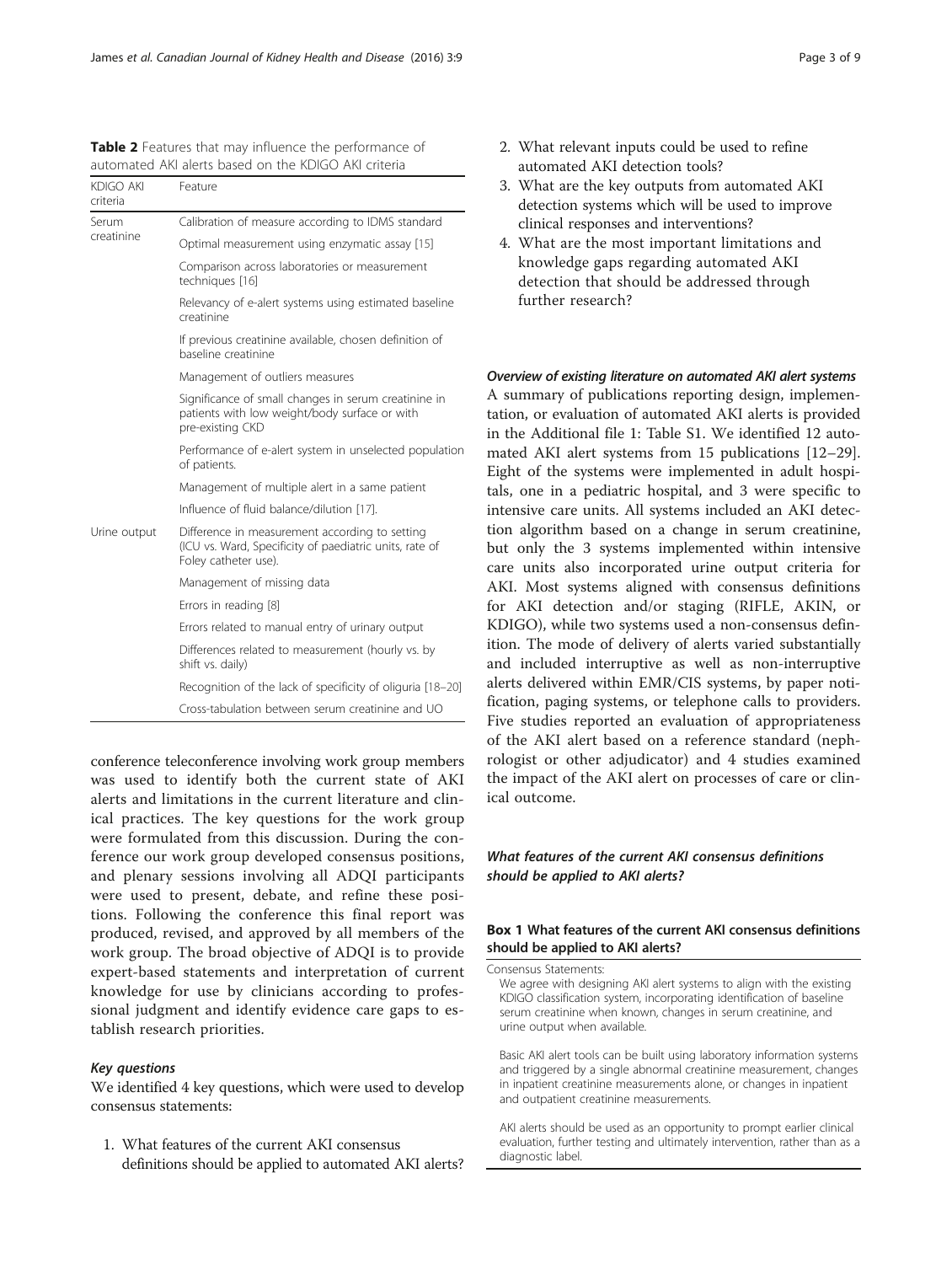Several studies have assessed the feasibility and impact of electronic alert systems for AKI; however, surprisingly few of them evaluated the sensitivity and specificity of the AKI detection algorithms employed [[12](#page-7-0)–[30\]](#page-8-0). Where provided, results suggest a broad range in sensitivities and specificities for detecting AKI, which range from fair [\[25](#page-8-0), [30\]](#page-8-0) to excellent [[12, 14\]](#page-7-0) depending on the alert criteria and reference standard used for identification of true cases of AKI. Many of the studies that have reported on performance of automated AKI detection systems have been limited to a relatively specific spectrum of patients. The population of interest for large scale deployment of AKI detection systems may also differ substantially from the study populations examined to date because many of these studies have excluded patients with previously known chronic kidney disease (CKD) from these analyses despite their increased susceptibility to AKI. It is important to highlight that despite the application of published consensus criteria for AKI detection, the optimal algorithm for automated real time detection of AKI in clinical settings is currently unknown and comparison of potential algorithms is an important objective to be addressed by future studies.

Acknowledging the absence of evidence for optimal AKI alert criteria, our work group agreed that it was appropriate for initial AKI alert systems to align with the existing KDIGO definition and classification system for AKI (Table [1\)](#page-1-0). Thus, algorithms should ideally identify a baseline serum creatinine when known, changes in serum creatinine, and urine output where feasible [[31\]](#page-8-0). Urine output will be most accurately measured in patients using a Foley catheter and would require reporting in a  $6 - 12$  h time frame to align with consensus AKI definitions. Such a system would necessarily require electronic medical recording devices or frequent manual entry of data, which are vulnerable to errors in urine output measurement or reporting [\[32\]](#page-8-0). While this may be feasible in ICU settings, it is unlikely to be accurate or feasible in the majority of hospitalized patients where it would be impractical and inappropriate to prolong the placement of urinary catheters merely for the purpose of AKI detection.

We believe that automated AKI alerts systems should be viewed as an opportunity to prompt clinical evaluation rather than provide a diagnostic label, and thus do not believe that urine output measurements are mandatory for basic AKI alert systems. At present, it is most feasible for hospital-based AKI alerts to be based on laboratory information systems and triggered by either a single abnormal creatinine measurement, significant creatinine elevations compared to estimated baseline serum creatinine, or by changes in serum

creatinine measurements from an identified baseline in hospitalized patients [[31](#page-8-0)]. Such a system would be imperfect and lack sensitivity with respectto the current KDIGO definition. The lack of urine output in such alert systems will likely fail to detect some episodes of AKI, detect AKI at a later time point, or under represent the severity of AKI in some patients [[33\]](#page-8-0). The potential surrogates chosen to replace an unknown baseline creatinine also have several limits. Use of admission serum creatinine as the baseline will fail to detect AKI present at the time of admission while use of an estimated baseline may ignore pre-existing CKD leading to a high rate of false positive detection of AKI [[33](#page-8-0)–[35](#page-8-0)]. However, as both AKI and CKD are associated with adverse outcomes in hospitalized patients, and share some common principles in terms of management and medication safety, we do not think that concerns about misclassification of AKI and CKD should be a barrier to development of these systems. We encourage an incremental approach to development and modification of AKI alert systems with the potential to build in increasing complexity to allow alignment with AKI detection algorithms based on the KDIGO criteria (Fig. [1\)](#page-4-0).

Several areas of uncertainty about AKI detection using the current KDIGO criteria remain (Table [2](#page-2-0)) [[36](#page-8-0)–[39\]](#page-8-0). Each of them is likely to modify the rate of false positive and negative alerts and should be addressed through future research to evaluate potential improvements in performance of automated AKI detection. In order to ensure the generalizability of these alerts to real-world settings, pragmatic cohorts in unselected populations of patients are needed. Ideally, future work in this field should characterize the rates of false positive and false negative alerts against a suitable clinical reference standard or measure of acceptability for physician, health care providers, and patients.

## What relevant inputs could be used to refine AKI automated detection tools?

## Box 2 What relevant inputs that could be used to refine AKI automated detection tools?

Consensus Statements:

Contextual information could be used to identify patients where AKI alerts are generated in order to increase their specificity or could be incorporated within alerts themselves to inform further diagnostic or treatment approaches.

We suggest refining AKI alerts using readily accessible clinical, laboratory, and medication information for patients in whom AKI is detected to increase the appropriateness of AKI alerts and to link these alerts to actionable recommendations.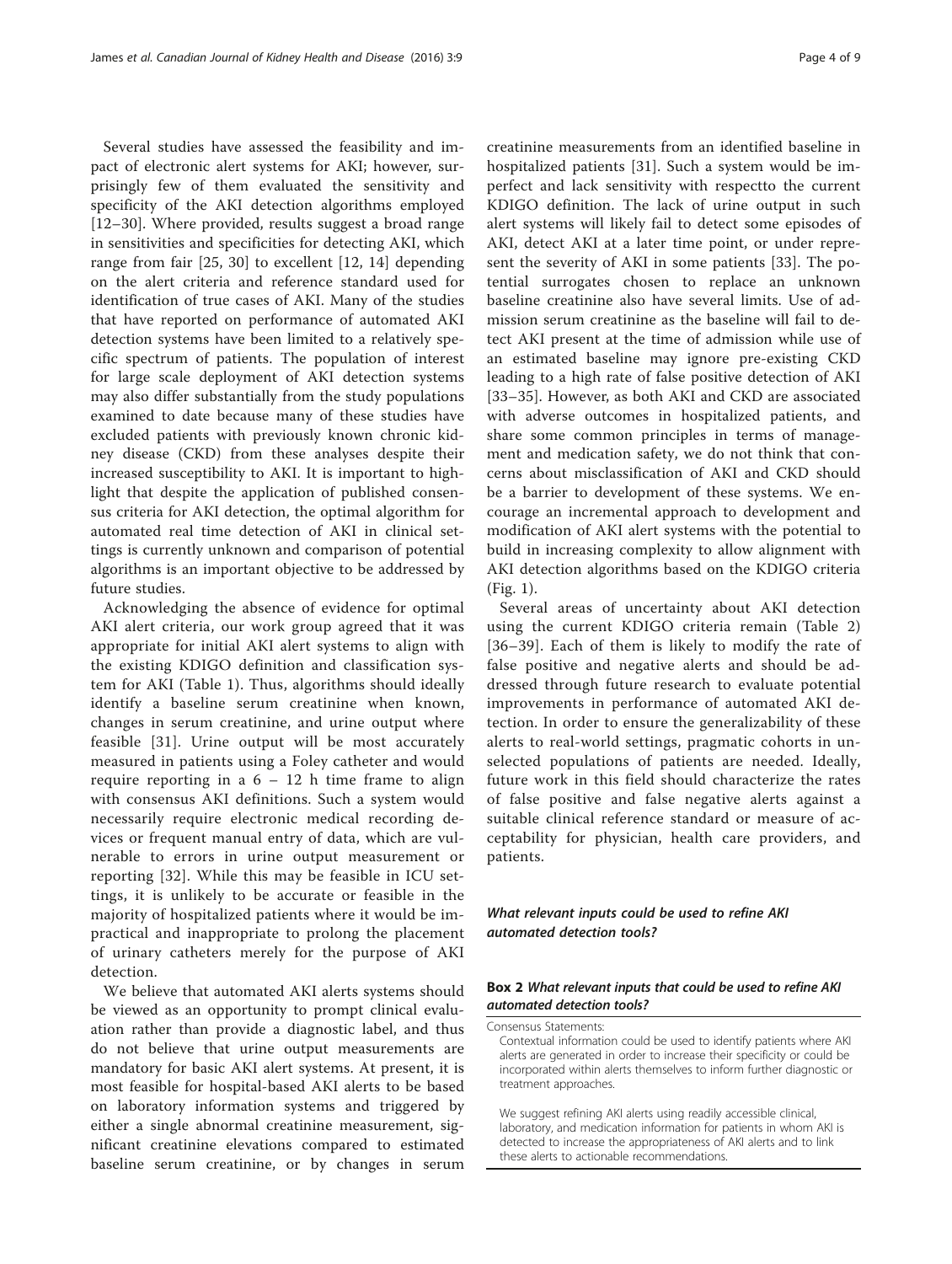<span id="page-4-0"></span>

Changes in creatinine concentration are frequently influenced by factors beyond changes in renal function. For example, volume of distribution, laboratory precision, presence of chromogens that interfere with measurement, and biological variation in creatinine production can contribute to false positive alerts as well as the failure to detect AKI [\[40](#page-8-0)–[46\]](#page-8-0). Current definitions of AKI were developed to create a uniform definition to allow for comparison across clinical studies [[47](#page-8-0)]. While the current definition facilitates epidemiological analysis and an improved understanding of associated outcomes, the performance of the current KDIGO definition for clinical case identification is unclear. Recent analyses suggest that the false positive rate for creatinine based alerts that are uninformed by other considerations may be as high as 30 % among certain population subsets [[41\]](#page-8-0).

False positive alerts are likely to be recognized as such by the clinicians receiving them, thereby mitigatingthe possibility of direct harm to patients. The true harm however of high false positive rates is "alert fatigue" and the risk of clinicians ignoring alerts even when accurate, thus rendering them ineffective. Furthermore, identification of a complex syndrome such as AKI, which can result from several causes and is frequently multifactorial, may not be useful to providers if the corrective action remains unclear. Providing AKI alerts within a specific clinical context provides

increased opportunities to link alerts with a proposed meaningful response.

Strategies to lower the false positive rate of an alert will require the use of additional inputs beyond just changes in creatinine and/or urine output and should include patient risk factors, susceptibilities, and exposures. Incorporation of patient characteristics would allow for tailoring of AKI alert thresholds and may even create opportunities for identification of AKI in circumstances where it might have previously gone undetected. This would provide the potential to decrease the risk of false positives, while also providing the possibility of tailoring alerts to individual circumstances and providing recommendations for possible beneficial interventions.

Most current AKI alert systems rely on changes in serum creatinine determined within laboratory information systems. Given the current challenges of integrating real time physiological measurements, the adoption of additional data inputs has been slow and most efforts have instead focused on ensuring an accurate estimate of the change in creatinine [[47](#page-8-0)]. Recognizing that the extent of adoption of EMRs and their current abilities are highly variable across health care systems and countries, we still believe that EMRs provide great potential to provide contextual information that could be used to inform AKI alerting systems. Potential sources of data to improve AKI alerting would include current medications, procedures, anthropometric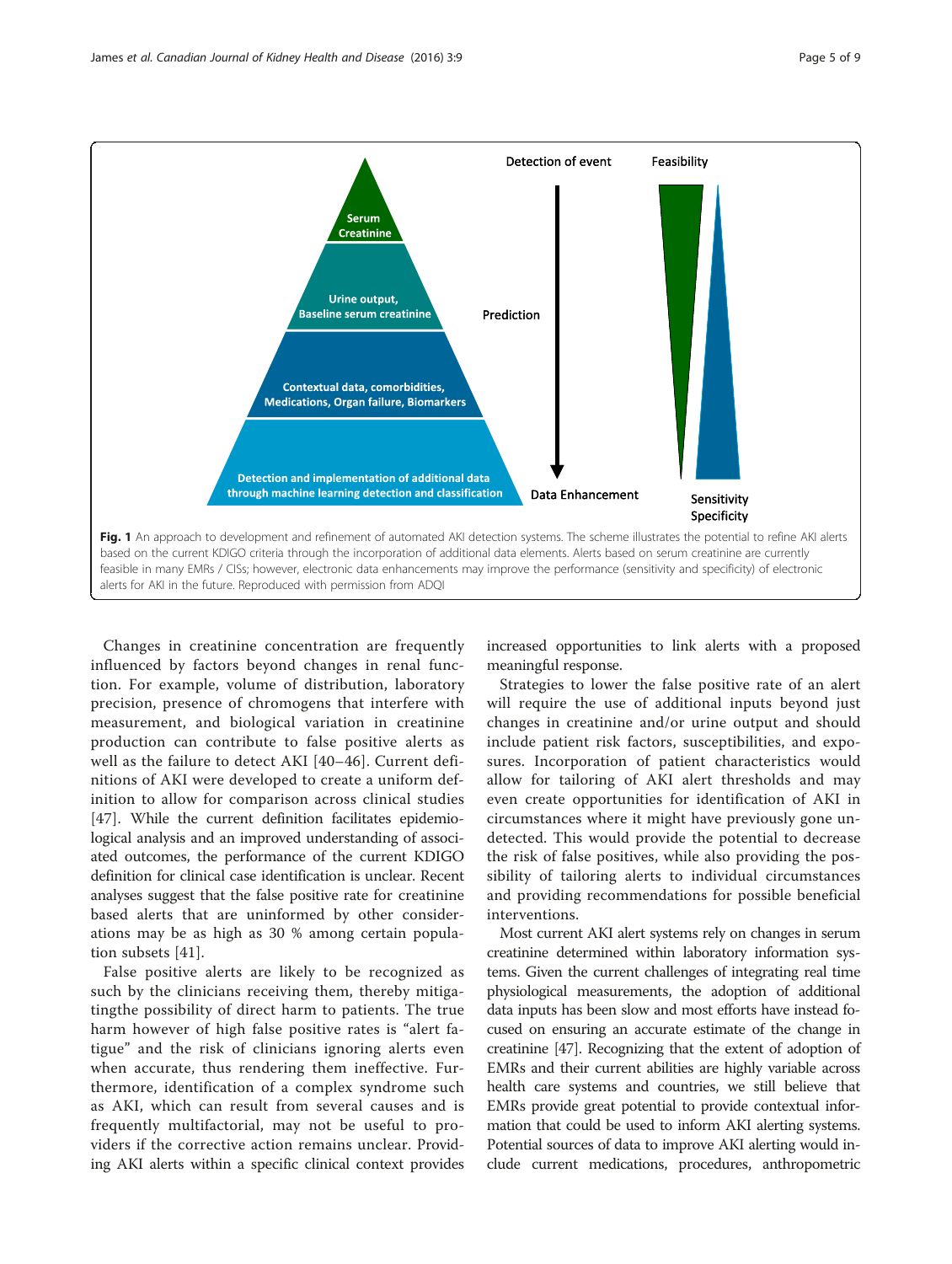measurements (rapid weight gain suggesting changes in volume of distribution), hemodynamic data (documentation of recent hypotensive episodes), time stamps (for events, procedures), comorbidities as well as historical clinical and administrative data. The use of natural language processing techniques, although still in their infancy in both development and implementation, provides the prospect of rapid search through physician and clinician documentation for data to incorporate into an alert system.

Increasing adoption of electronic order entry systems also provides an opportunity to improve AKI alerts. The identification of an extended exposure or the use of multiple concomitant agents resulting in an alert has been shown to be effective in lowering the incidence of AKI in pediatric populations [\[17\]](#page-7-0). Changes in anthropometric measurements could also be used to refine AKI alerts. Rapid weight increases that result from rapid volume expansion should result in a drop in creatinine if associated with stable renal function [[46\]](#page-8-0). Correction of creatinine changes for fluid accumulation could be used to refine AKI alerts to increase their sensitivity before a change in creatinine occurs that would meet the traditional definitions for AKI. Additional information such as a history of AKI following prior exposure to contrast or a nephrotoxin on a prior admission may be retained in EMRs/CIS and used to trigger alerts within order entry system when the same or similar medication is prescribed. Information about such past episodes are typically not readily accessible from discharge summaries but would be available in historical datasets for patients and best identified using automated systems. Creatinine change is a late marker of AKI and novel biomarkers have the potential to identify the onset of kidney injury sooner. Should the development and clinical validation of any novel AKI biomarker lead to its widespread uptake, incorporation of the biomarker in any AKI alert system would be essential and could be of particular use in distinguishing true renal injury from changes in creatinine that are not accompanied by evidence of renal injury.

Big data approaches to identifying AKI will include the potential to use repeated laboratory measures while accounting for biological variability in measurements and the incorporation of large volumes of non-discrete data that would require both advanced detection and interpretation techniques. Continued refinement of the approach for detection of AKI will require the incorporation of both traditional parameters that we are aware of and nontraditional parameters that, while associated with AKI, need not be part of the causal pathway and may or may not directly inform the intervention that would allow patients to benefit from early recognition of AKI.

What are the key outputs from automated AKI detection systems which will be used to improve clinical responses and interventions?

## Box 3 What are the key outputs from automated AKI detection systems which will be used to improve clinical responses and interventions?

Consensus Statements:

Basic AKI detection systems should provide alerts to care providers as close to the time of AKI onset as possible.

More sophisticated AKI alerts should identify the severity of AKI so that detection can be linked to graded responses and means of notifying care providers.

AKI alerts could also be delivered when there is progression of AKI severity or when recovery is detected to allow surveillance, identify patients for research studies, and aid with resource planning based on the type of care needed.

The output from automated AKI detection systems can be customized based on the capabilities of EMR/CIS systems and will need to be tailored to resources available locally. The most basic AKI alert system would be a passive display as part of an EMR or laboratory information system. Increasing complexity involves the ability to provide AKI alerts outside of these systems and should extend to linking alerts to communication systems beyond the system creating the alert. We believe that an ideal AKI alerting system would have the ability to modulate the delivery method of the alert based on its severity and need for clinical response. For example, it may be sufficient for an episode of stage 1 AKI to trigger the creation of a passive alert within the EMR that would only be triggered when the user is interacting with the EMR. The development of stage 2 AKI could trigger an alert that utilizes a hospital paging system or text messaging service directly to a specified clinician caring for the patient.

A second important output of an AKI alert system would provide a more active and interruptive alert during specific actions by clinicians. This form of an alert more closely ties AKI detection to recommendations provided in clinical decision support systems, such that the alert is brought to the attention of a user performing specific acts that may have a detrimental effect on renal function. An example would include an alert for AKI that is generated when a nephrotoxic medication is ordered. A simplified system may only alert the care provider to the presence of AKI as part of a medication ordering process. More advanced, predictive systems may be developed that trigger an alert whenever an intervention would be predicted to cause AKI or increase the stage of injury. The system could also make specific recommendations on medication or appropriate dose modifications [[48](#page-8-0), [49](#page-8-0)]. Within any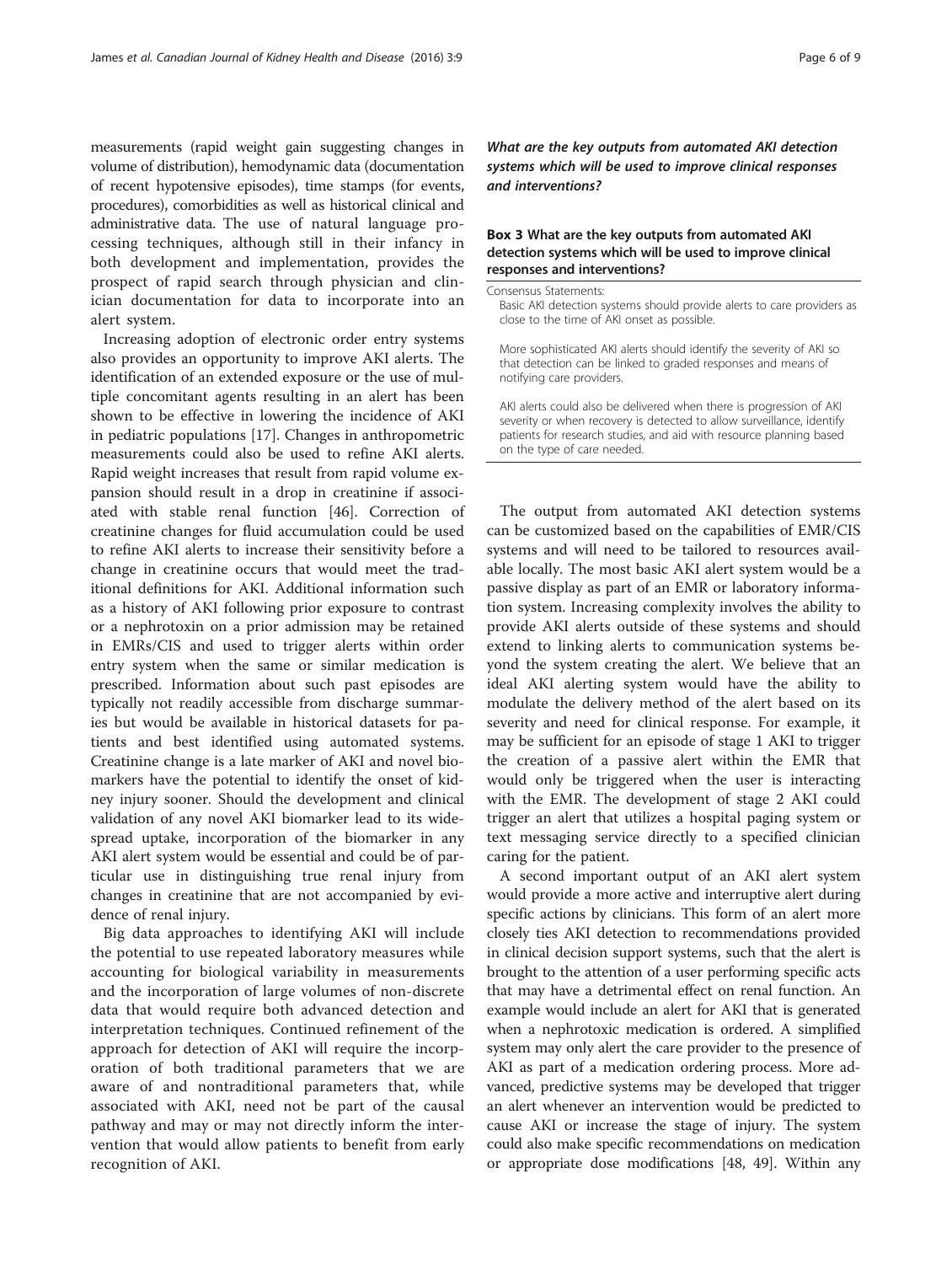<span id="page-6-0"></span>EMR with a clinical decision support system it is important that human factors are considered to develop strategies to prevent or reduce alert fatigue. Modulating the intrusiveness of an AKI alert depending on AKI severity or on the likelihood that an action may cause injury will increase the effectiveness of the alert, prevent alert fatigue, and ensure an appropriate response.

A third feature of output from an automated AKI alert system could include a message to a registry system to permit tracking of specific AKI quality indicators and resource planning. Such a system would also facilitate research by providing information on the presence and timing of development of AKI in patients, collection of factors contributing to the alert trigger, and monitoring for subsequent interventions by the clinicians and eventual outcomes. AKI surveillance based on AKI alert outputs could also be used to plan for resource allocation (e.g. need for staff and equipment for dialysis) and identify patients for enrollment in prospective research studies.

# What are the most important limitations and knowledge gaps regarding automated AKI detection that should be addressed through further research?

Understanding the limitations and knowledge gaps regarding existing automated AKI alert applications is important to spur further research and innovation. The developers of automated AKI alert systems will need to confront and overcome these current limitations, but more importantly will need to focus on several novel areas of advancement. Ideally AKI alert systems will not just detect first onset of AKI but will continuously and automatically monitor and assess a patient's risk for developing AKI. To do so they will need to integrate in real time the wealth of clinical data available for a patient and assess both static and dynamic data elements of a patient. Advanced AKI alert systems will need to leverage the information that is available or will soon be available from systems such as continuously reporting sensors which are either worn by the patient or placed in their proximity. Perhaps the next generation of AKI alert systems will enable a move beyond binary detection (AKI yes or no) or categorical output (AKI stage), to provide a continuous score or dashboard presentation of AKI that encompasses both AKI severity, rate of progression, and other features of the clinical context. Assessing the performance of new AKI alert systems will require measuring both the diagnostic capability of a system and its performance within the larger data acquisition and processing system. The acceptability of an alert system to healthcare providers, patients and administrators will also need to address secondary issues such as the utility of AKI alert systems in research and surveillance. The implications of AKI alert systems for medical liability will also need to be defined. Finally, as both the sophistication and performance of AKI alert systems improves, the

possibility of using data mining techniques and predictive analytics to discover new associations within clinical data that better detect or even predict AKI will become real.

# Conclusion

In this review we have articulated some principles for developing automated, real time AKI alert systems within EMRs / CISs. We encourage alignment and evaluation of modifications to the most recent consensus definitions and classification schemes for AKI, with the understanding that an effective AKI alert system must rely upon data that can be made available within the EMR or CIS. Currently available applications for the detection of AKI using EMRs and CISs are in their infancy. Given the prevalence of AKI, the morbidity and mortality associated with even mild and moderate degrees of AKI, and the silent nature of the condition, the importance of developing better tools to detect cannot be overstated. We hope the consensus statements developed in this review can help provide a roadmap for future development.

## Additional file

[Additional file 1: Table S1.](dx.doi.org/10.1186/s40697-016-0100-2) Characteristics of existing AKI alert systems. (DOC 50 kb)

#### Abbreviations

AKI: acute kidney injury; EMR: electronic medical record; CIS: clinical information system; CKD: chronic kidney disease; SCr: serum creatinine.

#### Competing interests

MTJ – None. CEH – None. MD - None related to the content of the manuscript. Other: MD received research grant from MSD, non-financial research support from Astute Medical, Speaker Fees from MSD, Astellas, Bristol-Myers Squibb; Fund to organize education meeting from MSD, Astellas and Jazz Pharmaceutical. SM – None related to the content of the manuscript. Other: SM received research grants from Baxter and Pfizer. DH – None.

## Authors' contributions

All authors contributed to the development of key questions, work group discussion, and development of consensus statements. MTJ, CEH, MD, SM, DH, and SMB contributed to the literature review and writing of the manuscript. The final version of the manuscript was approved by all authors.

#### ADQI 15 Consensus group contributors

Sean M. Bagshaw, Division of Critical Care Medicine, Faculty of Medicine and Dentistry, University of Alberta, Edmonton, AB, Canada; Rajit Basu, Division of Critical Care and the Center for Acute Care Nephrology, Department of Pediatrics, Cincinnati Children's Hospital Medical Center, Cincinnati, OH, USA; Azra Bihorac, Division of Critical Care Medicine, Department of Anesthesiology, University of Florida, Gainesville, FL, USA; Lakhmir S. Chawla, Departments of Medicine and Critical Care, George Washington University Medical Center, Washington, DC, USA; Michael Darmon, Department of Intensive Care Medicine, Saint-Etienne University Hospital, Saint-Priest-En-Jarez, France; R.T. Noel Gibney, Division of Critical Care Medicine, Faculty of Medicine and Dentistry, University of Alberta, Edmonton, AB, Canada; Stuart L. Goldstein, Department of Pediatrics, Division of Pediatric Nephrology, Cincinnati Children's Hospital Medical Center, Cincinnati, OH, USA; Charles E. Hobson, Department of Health Services Research, Management and Policy, University of Florida, Gainesville, FL, USA; Eric Hoste, Department of Intensive Care Medicine, Ghent University Hospital, Ghent University, Ghent, Belgium, and Research Foundation – Flanders, Brussels, Belgium; Darren Hudson, Division of Critical Care Medicine, Faculty of Medicine and Dentistry, University of Alberta, Edmonton, AB, Canada; Raymond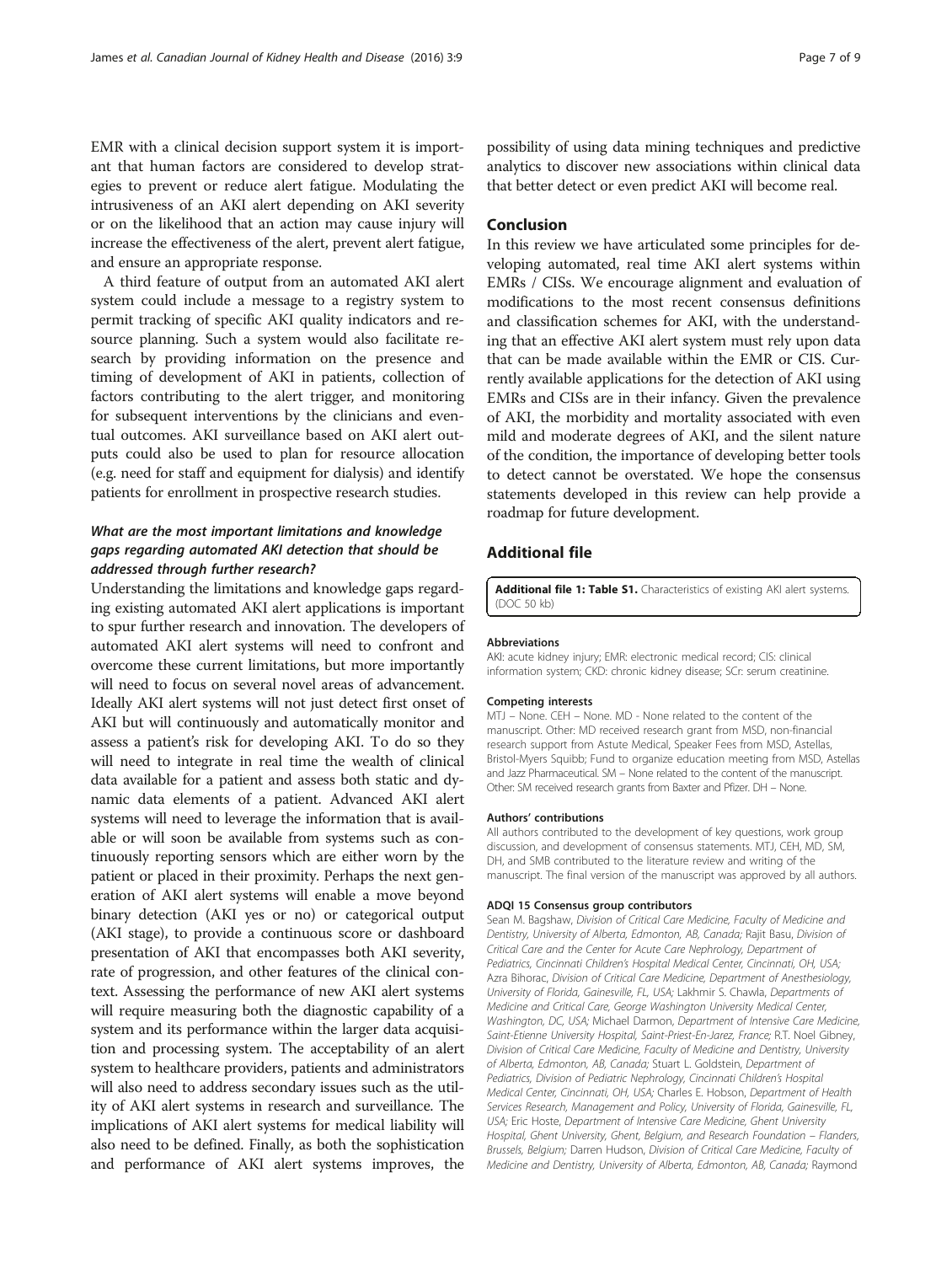<span id="page-7-0"></span>K. Hsu, Department of Medicine, Division of Nephrology, University of California San Francisco, San Francisco, CA, USA; Sandra L. Kane-Gill, Departments of Pharmacy, Critical Care Medicine and Clinical Translational Sciences, University of Pittsburgh, Pittsburgh, PA, USA; Kianoush Kashani, Divisions of Nephrology and Hypertension, Division of Pulmonary and Critical Care Medicine, Department of Medicine, Mayo Clinic, Rochester, MN, USA; John A. Kellum, Center for Critical Care Nephrology, Department of Critical Care Medicine, University of Pittsburgh, Pittsburgh, PA, USA; Andrew A. Kramer, Prescient Healthcare Consulting, LLC, Charlottesville, VA, USA; Matthew T. James, Departments of Medicine and Community Health Sciences, Cumming School of Medicine, University of Calgary, Calgary, Canada; Ravindra Mehta, Department of Medicine, UCSD, San Diego, CA, USA; Sumit Mohan, Department of Medicine, Division of Nephrology, College of Physicians & Surgeons and Department of Epidemiology Mailman School of Public Health, Columbia University, New York, NY, USA; Hude Quan, Department of Community Health Sciences, Cumming School of Medicine, University of Calgary, Calgary, Canada; Claudio Ronco, Department of Nephrology, Dialysis and Transplantation, International Renal Research Institute of Vicenza, San Bortolo Hospital, Vicenza, Italy; Andrew Shaw, Department of Anesthesia, Division of Cardiothoracic Anesthesiology, Vanderbilt University Medical Center, Nashville, TN, USA; Nicholas Selby, Division of Health Sciences and Graduate Entry Medicine, School of Medicine, University of Nottingham, UK; Edward Siew, Department of Medicine, Division of Nephrology, Vanderbilt University Medical Center, Nashville, TN, USA; Scott M. Sutherland, Department of Pediatrics, Division of Nephrology, Stanford University, Stanford, CA, USA; F. Perry Wilson, Section of Nephrology, Program of Applied Translational Research, Yale University School of Medicine, New Haven, CT, USA; Hannah Wunsch, Department of Critical Care Medicine, Sunnybrook Health Sciences Center and Sunnybrook Research Institute; Department of Anesthesia and Interdepartmental Division of Critical Care, University of Toronto, Toronto, Canada.

#### Continuing medical education

The 15<sup>th</sup> ADQI Consensus Conference held in Banff, Canada on September 6-8<sup>th</sup>, 2015 was CME accredited Continuing Medical Education and Professional Development, University of Calgary, Calgary, Canada.

#### Financial support

Funding for the 15<sup>th</sup> ADQI Consensus Conference was provided by unrestricted educational support from: Division of Critical Care Medicine, Faculty of Medicine and Dentistry, and the Faculty of Medicine and Dentistry, University of Alberta (Edmonton, AB, Canada); Cincinnati Children's Hospital Medical Center (Cincinnati, OH, USA); Astute Medical (San Diego, CA, USA); Baxter Healthcare Corp (Chicago, IL, USA); Fesenius Medical Care Canada (Richmond Hill, ON, Canada); iMDsoft Inc (Tel Aviv, Israel); La Jolla Pharmaceutical (San Diego, CA, USA); NxStage Medical (Lawrence, MA, USA); Premier Inc (Charlotte, NC, USA); Philips (Andover, MA, USA); Spectral Medical (Toronto, ON, Canada).

#### Author details

<sup>1</sup>Departments of Medicine and Community Health Sciences, Cumming School of Medicine, University of Calgary, Calgary, Canada. <sup>2</sup>Department of Health Services Research, Management and Policy, University of Florida, Gainesville, Florida. <sup>3</sup>Department of Intensive Care Medicine, Saint-Etienne University Hospital, Saint-Priest-En-Jarez, France. <sup>4</sup>Department of Medicine, Division of Nephrology, Columbia University Medical Center, New York, NY, USA. <sup>5</sup> Division of Critical Care Medicine, Faculty of Medicine and Dentistry, University of Alberta, Edmonton, Canada. <sup>6</sup>Department of Nephrology, Dialysis and Transplantation, International Renal Research Institute of Vicenza, San Bortolo Hospital, Vicenza, Italy. <sup>7</sup>Department of Pediatrics, Division of Pediatric Nephrology, Cincinnati Children's Hospital Medical Center, Cincinnati, OH, USA. <sup>8</sup>Center for Critical Care Nephrology, Department of Critical Care Medicine, University of Pittsburgh, Pittsburgh, PA, USA.

## Received: 19 October 2015 Accepted: 5 January 2016 Published online: 26 February 2016

### References

- 1. Waikar SS, Liu KD, Chertow GM. Diagnosis, epidemiology, and outcomes of acute kidney injury. Clin J Am Soc Nephrol. 2008;3:844–61.
- 2. Bellomo R, Ronco C, Kellum JA, Mehta RL, Pavelsky P. Acute renal failure definition, outcome measures, animal models, fluid therapy and information
- 3. Hsu CY. Where is the epidemic in kidney disease. J Am Soc Nephrol. 2010;21:1607–11.
- 4. Borthwick E, Ferguson A. Perioperative acute kidney injury: risk factors, recognition, management, and outcomes. BMJ. 2010;340:cc3365.
- 5. Siddiqui N, Coca S, Devereaux P, Jain AK, Li L, Luo J, et al. Secular trends in acute dialysis after major elective surgery, 1995 to 2009. CMAJ. 2012;2012.
- 6. KDIGO. Kidney Disease. Improving global outcomes clinical practice guidelines for acute kidney injury. Kidney Int Suppl. 2012;2:1.
- Stewart J, Findlay G, Smith N, Kelly K, Mason M. Adding insult to injury: a review of the care of patients who died in hospital with a primary diagnosis of acute kidney injury (acute renal failure). London, UK: A report by the National Confidential Enquiry into Patient Outcome and Death 2009; 2009.
- James MT, Bouchard J, Ho J, Klarenbach S, Lafrance JP, Rigatto C, et al. Canadian society of nephrology commentary on the 2012 KDIGO clinical practice guidelines for acute kidney injury. Am J Kidney Dis. 2013;61(5):673–85.
- 9. James MT, Dixon E, Roberts DJ, Barry R, Balint C, Bharwani A, et al. Improving prevention, early recognition and management of acute kidney injury after major surgery: results of a planning meeting with multidisciplinary stakeholders. Can J Kidney Health Dis. 2014;1:20.
- 10. Ftouh S, Thomas M, on behalf of the Acute Kidney Injury Guidelines Development Group. Acute kidney injury: summary of NICE guidance. BMJ. 2013;347:f4930.
- 11. Kellum JA, Bellomo R, Ronco C. Acute dialysis quality initiative (ADQI): methodology. Int J Artif Organs. 2008;31:90–3.
- 12. Ahmed A, Vairavan S, Akhoundi A, Wilson G, Chiofolo C, Chbat N, Cartin-Ceba R, Li G, Kashani K. Development and validation of electronic surveillance tool for acute kidney injury: a retrospective analysis. J Crit Care. 2015. Epub ahead of print.
- 13. NHS England, Renal Association UK Renal Registry. Algorithm for detecting Acute Kidney Injury (AKI) based on serum creatinine changes with time. NHS England: NHS England patient safety alert; 2014.
- 14. Colpaert K, Hoste EA, Steurbaut K, Benoit D, Van Hoecke S, De Turk F, et al. Impact of real-time electronic alerting of acute kidney injury on therapeutic intervention and progression of RIFLE class. Crit Care Med. 2012;40:1164–70.
- 15. Colpaert K, Hoste E, Van Hoecke S, Vandijck D, Danneels C, Steurbaut K, et al. Implementation of a real-time electronic alert based on the RIFLE criteria for acute kidney injury in ICU patients. Acta Clin Belg. 2007;62(supplement2):322–5.
- 16. Garzotto F, Piccinni P, Cruz D, Gramaticopolo S, Dal Santo M, Aneloni G, et al. RIFLE-based data collection/management system applied to a prospective cohort multicenter Italian study on the epidemiology of acute kidney injury in the intensive care unit. Blood Purif. 2011;31(1–3):159–71.
- 17. Goldstein SL, Kirkendall E, Nguyen H, Schaffzin JK, Bucuvalas J, Bracke T, et al. Electronic health record identification of nephrotoxin exposure and associated acute kidney injury. Pediatrics. 2013;132(3):e756–67.
- 18. Kirkendall ES, Spires WL, Mottes TA, Schaffzin JK, Barclay C, Goldstein SL. Development and performance of electronic acute kidney injury triggers to identify pediatric patients at risk for nephrotoxic medication-associated harm. Appl Clin Inform. 2013;5(2):313–33.
- 19. Matheny ME, Miller RA, Ikizler TA, Waitman LR, Denny JC, Schildcrout JS, et al. Development of inpatient risk stratification models of acute kidney injury for use in electronic health records. Med Decis Making. 2010;30(6): 639–50.
- 20. McCoy AB, Waitman LR, Lewis JB, Wright JA, Choma DP, Miller RA, et al. A framework for evaluating the appropriateness of clinical decision support alerts and responses. J Am Med Inform Assoc. 2012;19(3):346–52.
- 21. McCoy AB, Waitman LR, Gadd CS, Danciu I, Smith JP, Lewis JB, et al. A computerized provider order entry intervention for medication safety during acute kidney injury: a quality improvement report. Am J Kidney Dis. 2010;56(5):832–41.
- 22. McCoy AB, Cox ZL, Neal EB, Waitman LR, Peterson NB, Bhave NB, et al. Real-time pharmacy surveillance and clinical decision support to reduce adverse drug events in acute kidney injury. Appl Clin Inform. 2012;3(2):221–38.
- 23. Porter CJ, Juurlink I, Bisset LH, Bavakunji R, Mehta RL, Devonald MA. A realtime electronic alert to improve detection of acute kidney injury in a large teaching hospital. Nephrol Dial Transplant. 2014;29(10):1888–93.
- 24. Renal Association UK Renal Registry. Stage Three: Directive. Standardising the early identification of acute kidney injury. NHS England. June 2014. PGA: 01702.